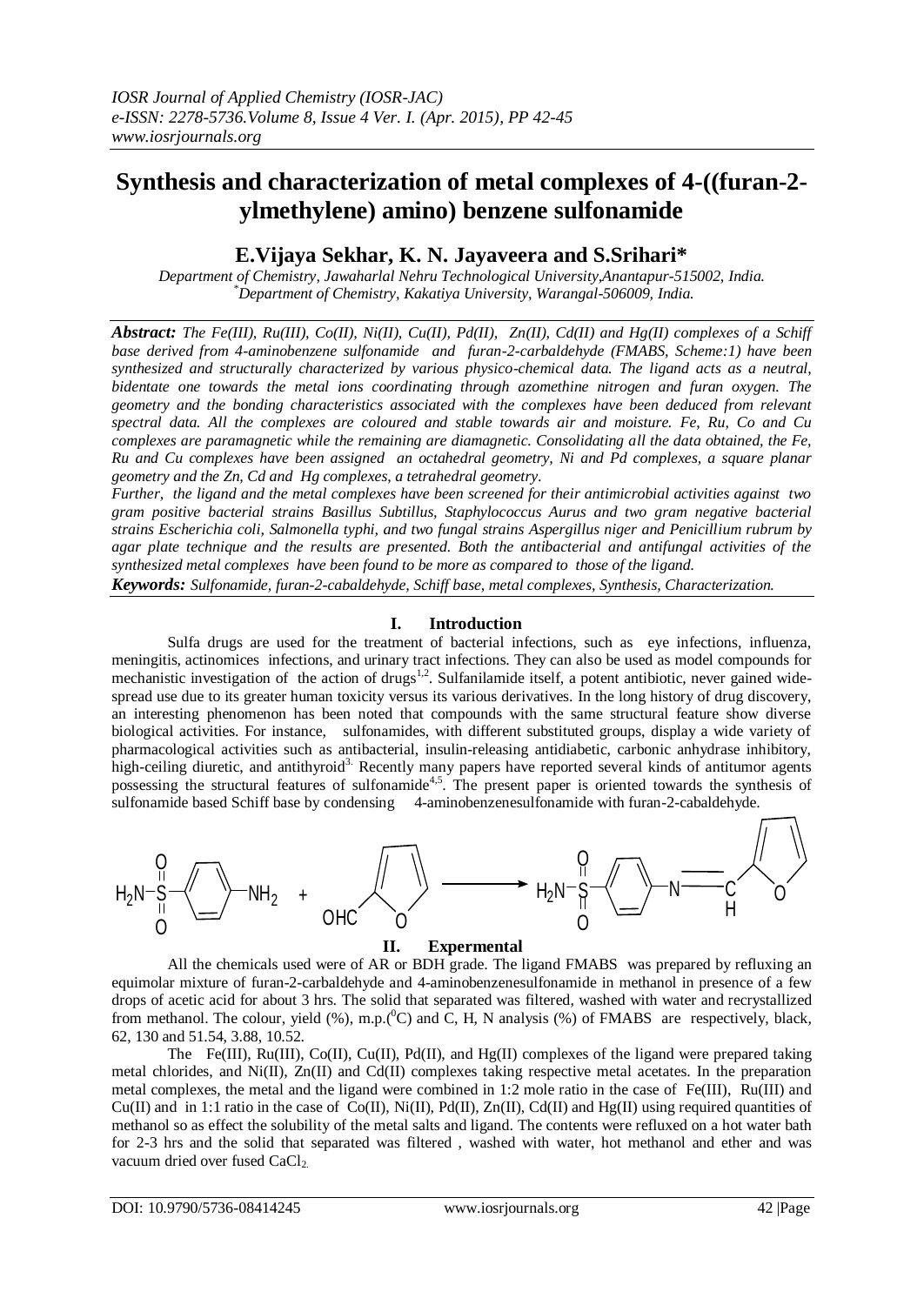The elemental analysis (C,H,N) for the ligand and the complexes were carried out at CDRI, Lucknow. Conductance measurements on the complexes were made in DMF at  $10^{-3}$  M concentration on a Digisun digital conductivity meter. Gouy balance calibrated with  $Hg[Co(NCS)<sub>4</sub>]$  was used to measure the magnetic susceptibility of metal complexes at room temperature. The IR spectra of the ligand and its metal complexes in KBr were recorded in the range 4000-450 cm<sup>-1</sup> using Perkin Elmer FT-IR spectrophotometer. The electronic spectra of the metal complexes were recorded on Perkin Elmer UV-Vis spectrophotometer. WIN-EPR (BRUKER) spectrophotometer operating in the frequency range 8.8-9.6 GHz was employed in recording the ESR spectrum of Cu(II) complex in DMF at LNT.

#### **III. Results And Discussion:**

All the complexes are coloured, stable at room temperature and are non-hygroscopic. The ligand and its metal complexes are mostly insoluble in water, very slightly soluble in hot methanol and fairly soluble in dimethylformamide. The analytical and physical data of the metal complexes are given in Table-1. **Table-1: Analytical and physical data of metal complexes**

|                                   | Colour        | Percent       |            |             | Molar                                                          |                          |
|-----------------------------------|---------------|---------------|------------|-------------|----------------------------------------------------------------|--------------------------|
| Metal complex                     |               | C             | H          | N           | Conductance<br>$\Omega^{-1}$ cm <sup>2</sup> mol <sup>-1</sup> | $\mu_{\rm eff}$<br>B.M.  |
| Fe $(C_{11}H_{10}N_2O_3S_2Cl_3$   | Reddish brown | 39.18 (39.87) | 2.98(3.04) | 8.04 (8.45) | 66                                                             | 5.80                     |
| Ru $(C_{11}H_{10}N_2O_3S_2Cl_3$   | <b>Black</b>  | 37.02 (37.32) | 2.72(2.85) | 7.42 (7.91) | 54                                                             | 1.82                     |
| $Co (C_{11}H_{10}N_2O_3S)Cl_2$    | Dark brown    | 41.21 (41.92) | 2.98(3.20) | 9.12(9.35)  | 12                                                             | 4.52                     |
| Ni $(C_{11}H_{10}N_2O_3S)(OAc)_2$ | Dark brown    | 45.50 (46.10) | 3.54(3.87) | 7.90(8.27)  | 14                                                             | $\overline{\phantom{a}}$ |
| Cu $(C_{11}H_{10}N_2O_3S_2Cl_2$   | Gray          | 40.88(41.61)  | 2.94(3.17) | 8.06 (8.82) | 16                                                             | 1.82                     |
| Pd $(C_{11}H_{10}N_2O_3S)Cl_2$    | Black         | 38.16 (38.98) | 2.84(2.97) | 7.89(8.27)  | 13                                                             |                          |
| $Zn (C_{11}H_{10}N_2O_3S)(OAc)_2$ | Light black   | 44.96 (45.65) | 3.14(3.83) | 7.86(8.19)  | 16                                                             |                          |
| $Cd (C_{11}H_{10}N_2O_3S)(OAc)_2$ | <b>Brown</b>  | 42.04 (42.72) | 3.06(3.58) | 7.02(7.66)  | 17                                                             |                          |
| $Hg (C_{11}H_{10}N_2O_3S)Cl_2$    | Gray          | 33.76 (34.23) | 2.22(2.61) | 6.92(7.26)  | 18                                                             |                          |

Values in parentheses are the calculated ones.

The per cent values of the elements : carbon, hydrogen and nitrogen in the complexes have been calculated as per the composition given. It may be seen from the table that there is a fair agreement between the experimental and calculated values suggesting the composition as given. The molar conductance values indicate that the Fe(III), and Ru(III) complexes are 1:1 electrolytes while all others are non-electrolytes <sup>6,7</sup>. The magnetic studies reveal that the Fe(III), Ru(III), Co(II) and Cu(II) complexes are paramagnetic to the extent of respectively five, one, four and one unpaired electrons while others are diamagnetic $8$ .

The IR spectral data of FMABS and its complexes are presented in Table 2. The band that shows up around  $1627 \text{ cm}^{-1}$  in the ligand is due to azomethine group and it has been lower shifted by 15-20 cm<sup>-1</sup> in the complexes indicating that the nitrogen of this group is coordinated to the metals.<sup>9</sup> The presence of  $SO_2$  group in the ligand is indicated by two bands at  $1160$  and  $1330$  cm<sup>-1</sup> due to its symmetric and asymmetric stretching vibrations respectively and they remain unshifted or higher shifted in the complexes indicating that the  $SO<sub>2</sub>$ group is not involved in coordination.<sup>10</sup> Further, the ligand shows a band at 883 cm<sup>-1</sup> due to  $vC$ -O furan cyclic which has been lower shifted in its complexes indicating that furan oxygen is involved in coordination.<sup>11</sup> These observations suggest that the ligand acts as a neutral bidentate one towards the metal ions coordinating through azomethine nitrogen and furan  $oxygen<sup>12-13</sup>$ .

**Table-2 IR Spectral data of FMABS and its complexes :**

| S.No.          | Compound     | $vC=N$ | $v$ SO <sub>2</sub> s <sub>v</sub> | $v$ SO <sub>2</sub> Asv | $vC-O$ |
|----------------|--------------|--------|------------------------------------|-------------------------|--------|
|                | <b>FMABS</b> | 1627   | 1160                               | 1330                    | 883    |
| $\overline{2}$ | Fe-FMABS     | 1597   | 1203                               | 1397                    | 860    |
| 3              | Ru-FMABS     | 1587   | 1205                               | 1398                    | 865    |
| $\overline{4}$ | Co-FMABS     | 1594   | 1203                               | 1398                    | 858    |
| 5              | Ni-FMABS     | 1605   | 1203                               | 1398                    | 864    |
| 6              | Cu-FMABS     | 1594   | 1205                               | 1400                    | 862    |
| $\mathcal{L}$  | Pd-FMABS     | 1602   | 1203                               | 1397                    | 868    |
| 8              | Zn-FMABS     | 1600   | 1203                               | 1398                    | 865    |
| 9              | Cd-FMABS     | 1602   | 1205                               | 1398                    | 860    |
| 10             | Hg-FMABS     | 1583   | 1203                               | 1400                    | 858    |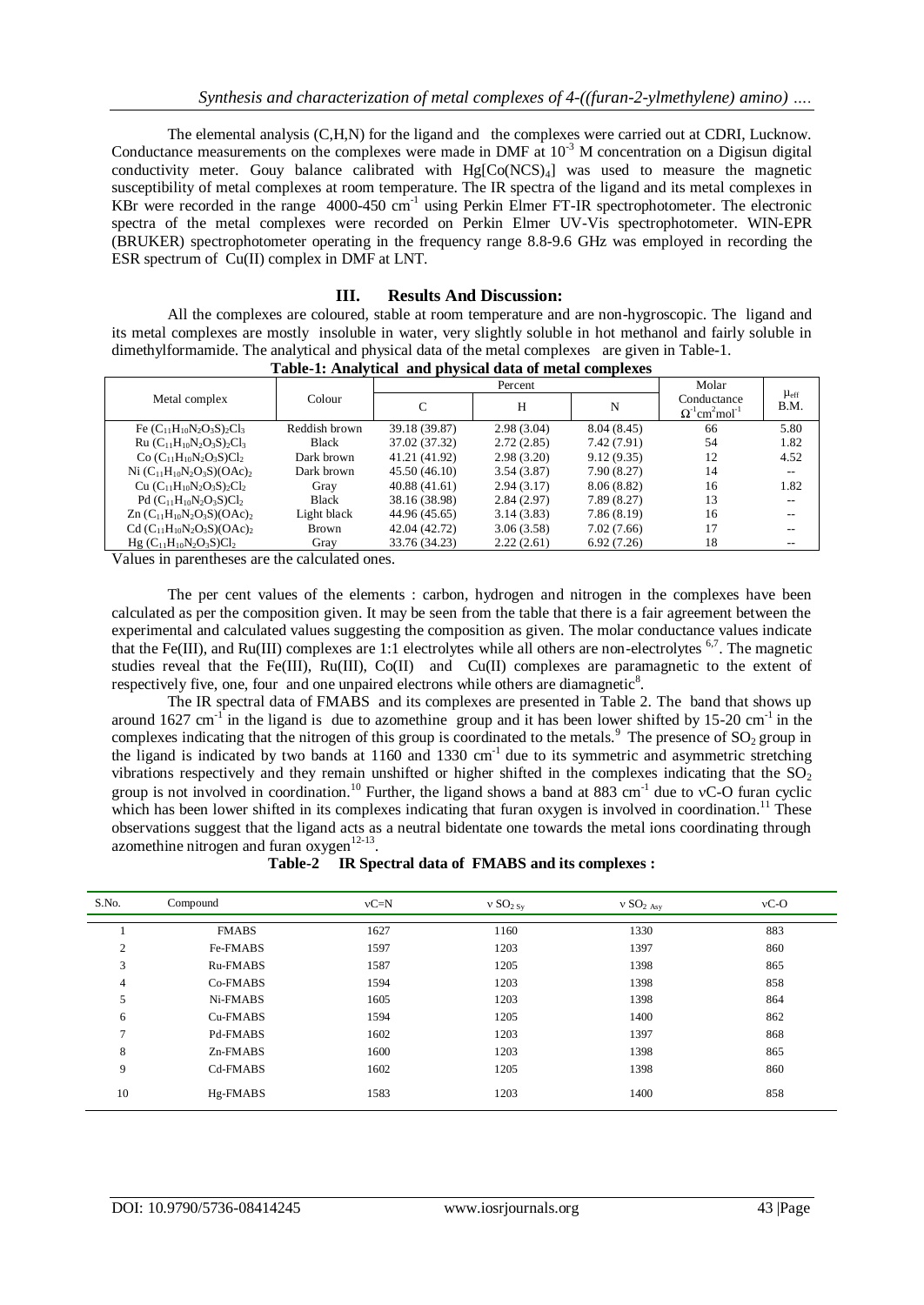| Complex  | Frequency $(cm-1)$ | Assignment                                                   |
|----------|--------------------|--------------------------------------------------------------|
| Ru-FMABS | 10610              | $\rightarrow$ <sup>4</sup> T <sub>1</sub> g<br>$^{2}T_{2}$ = |
|          | 15110              | $T_{2g} \rightarrow T_{2g}$                                  |
|          | 22230              | ${}^{2}T_{2\epsilon} \longrightarrow {}^{2}A_{2\epsilon}$    |
| Co-FMABS | 10080              | ${}^{4}A_2(F)$ ${}^{4}T_2(F)$                                |
|          | 18250              | ${}^{4}A_2(F)$ $\longrightarrow {}^{4}T_1(F)$                |
|          | 26310              | $A_2(F)$ $\uparrow T_1(P)$                                   |
| Ni-FMABS | 15230              | ${}^{1}A_{1g}(D) \longrightarrow {}^{1}A_{2g}(G)$            |
|          | 21690              | ${}^1A_{1g}(D) \longrightarrow Eg(G)$                        |
| Cu-FMABS | 15110              | ${}^{2}B_{1g}$ ${}^{2}E_{g}$                                 |
|          | 21600              | ${}^{2}B_{1g} \longrightarrow {}^{2}E_{g}$                   |
| Pd-FMABS | 15800              | $A_{1g} \rightarrow A_{2g}$                                  |
|          | 18650              | ${}^{1}A_{1g}$ ${}^{1}B_{1g}$                                |
|          | 26310              | ${}^{1}A_{1g} \longrightarrow {}^{1}E_{g}$                   |

The electronic spectral data of the Ru(III),  $Co(II)$ , Ni(II), Cu(II) and Pd(II) complexes along with the assignment are given here under.

The transitions assigned are characteristic of octahedral geometry for Ru (III) (low spin) and Cu(II) complexes, tetrahedral for Co(II) complex and square planar for Ni(II) and pd(II) complexes<sup>14-18</sup> .

The Fe(III),  $Zn(II)$ ,  $Cd(II)$  and  $Hg(II)$  complexes reveal no d-d bands owing to spin forbidden nature in the former and to the filled d configuration in the latter three. On the basis of other data obtained for them, the Fe(III) complex has been assigned high spin octahedral geometry and the  $Zn(II)$ , Cd(II), and Hg(II) complexes, tetrahedral geometry.

The ESR spectrum of Cu(II) complex is anisotropic in nature with  $g_{\parallel} > g_{\perp}$  indicating that the unpaired electron is present in the  $d_{x-y}^2$  orbital giving  ${}^{2}B_{1g}$  as the ground state <sup>19-20</sup>.

## **Antimicrobial activity:**

The compounds were assayed for their antibacterial and antifungal activities by seeded plate technique.<sup>21</sup> From the stock solutions of the test compounds in acetone, solutions, each of concentration 0.1mg/ml, were prepared by dilution with acetone.

The antimicrobial activity of FMABS and its Cu, Co, Pd and Hg complexes has been studied against bacteria: Bacillus subtilis, Staphylococcus aureus (Gram +ve), and Escherichia coli, Salmonella typhi (Gram – ve) and fungi: Penicilliumrubrum and Aspergillusniger wherein the zone of inhibition measured is recored in Table 3.

|       | Compound                           | Zone of inhibition (mm) |                 |                        |         |                          |         |
|-------|------------------------------------|-------------------------|-----------------|------------------------|---------|--------------------------|---------|
| S.No. |                                    | Gram positive Bacteria  |                 | Gram negative Bacteria |         | Fungi                    |         |
|       |                                    | <b>B.subtilis</b>       | <b>S.aureus</b> | E.coli                 | S.typhi | <b>P.rubrum</b>          | A.niger |
|       | <b>FMABS</b>                       | 14                      | 18              |                        | 20      | 24                       | 30      |
|       | Cu-FMABS                           | 12                      |                 | 10                     | 16      | 12                       | 13      |
|       | Co-FMABS                           | 30                      | 28              |                        | 21      | $\overline{\phantom{a}}$ | 42      |
|       | Pd-FMABS                           | 12                      | 10              |                        |         | 35                       |         |
|       | Hg-FMABS                           | 28                      | 30              | 22                     | 30      | 30                       | 22      |
| 6     | Standard -<br>Streptomycinsulphate | 29                      | 30              | 34                     | 24      |                          | 10      |

**Table-3: Antimicrobial activity of FMABS and its complexes:**

The results indicate that the complexes are in general more active than the free ligand. Further, Hg complex, of all the compounds, exerts highest activity on the bacteria as well as fungi studied.

## **IV. Conclusions**

Based on the foregoing data, it may be concluded that the ligand acts as a neutral, bidentate one coordinating to the metals through nitrogen of azomethine group and furan oxygen. Fe(III), Ru(III) and Cu(II) complexes are octahedral,  $Co(II)$ ,  $Zn(II)$ ,  $Cd(II)$  and  $Hg(II)$  complexes are tetrahedral and Ni(II) and Pd(II) complexes are square planar in geometry. The metal complexes are more active in inhibiting the microbial growth than the ligand, the Hg complex exerting the highest activity.